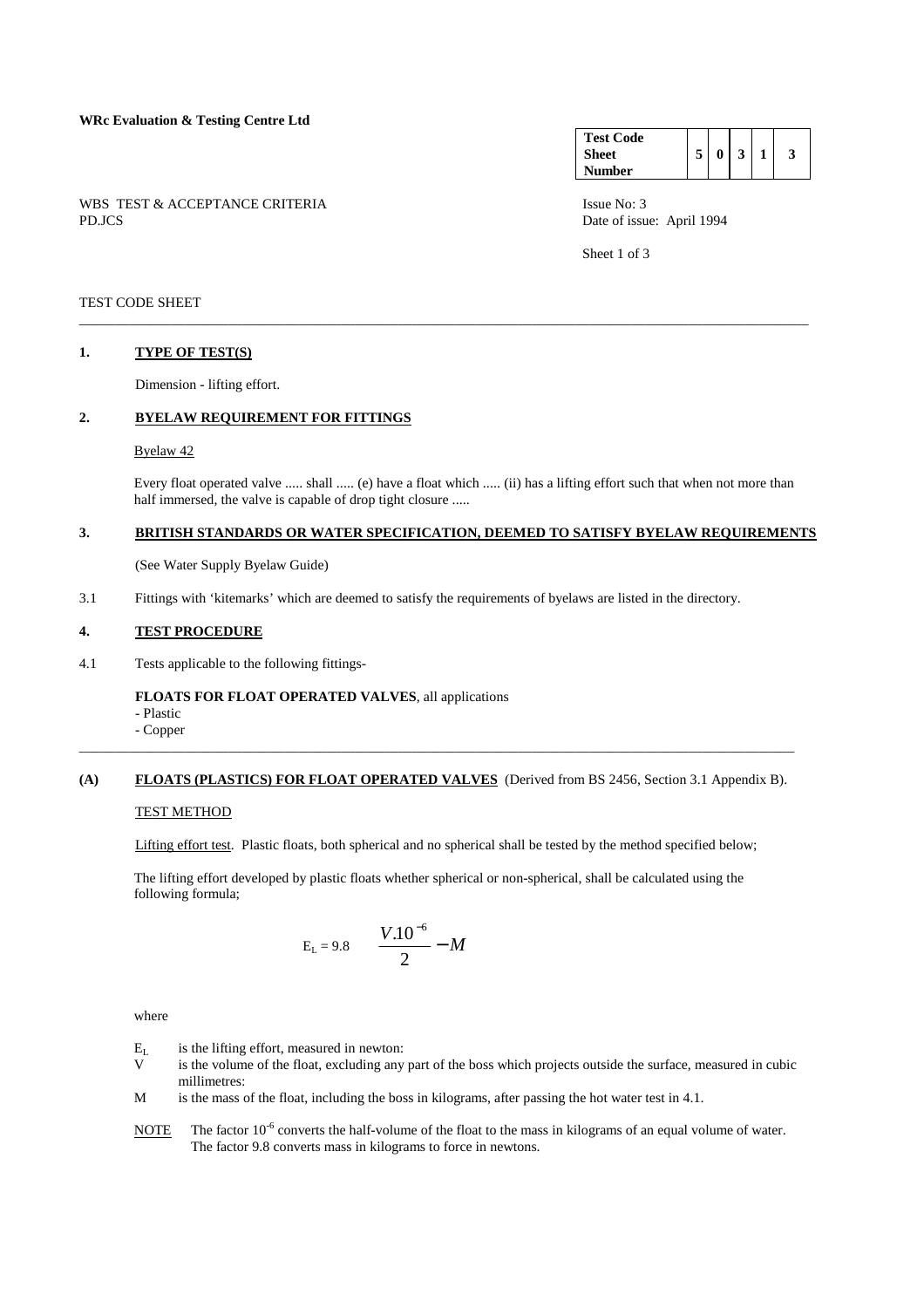| <b>Test Code</b> |   |  |  |
|------------------|---|--|--|
| <b>Sheet</b>     | 5 |  |  |
| <b>Number</b>    |   |  |  |

 Issue No: 3 Date of issue: April 1994

Sheet 2 of 3

# **5. ACCEPTANCE CRITERIA**

Plastic floats shall have a lifting effort of not less than that shown in Table 1 for the appropriate BS type reference.

\_\_\_\_\_\_\_\_\_\_\_\_\_\_\_\_\_\_\_\_\_\_\_\_\_\_\_\_\_\_\_\_\_\_\_\_\_\_\_\_\_\_\_\_\_\_\_\_\_\_\_\_\_\_\_\_\_\_\_\_\_\_\_\_\_\_\_\_\_\_\_\_\_\_\_\_\_\_\_\_\_\_\_\_\_\_\_\_\_\_\_\_\_\_\_\_\_\_\_\_\_\_\_

| Table 1. Minimum lifting efforts                                                                                                                                                                     |                                                                             |                                                                    |  |  |  |  |  |  |  |  |
|------------------------------------------------------------------------------------------------------------------------------------------------------------------------------------------------------|-----------------------------------------------------------------------------|--------------------------------------------------------------------|--|--|--|--|--|--|--|--|
| 1.                                                                                                                                                                                                   | 2.                                                                          | 3.                                                                 |  |  |  |  |  |  |  |  |
| BS type reference                                                                                                                                                                                    | Diameter of float if<br>spherical, subject to a<br>tolerance of $\pm$ 2.5mm | Minimum lifting efforts                                            |  |  |  |  |  |  |  |  |
| 102S<br>102NS<br>114S<br>114NS<br>127S<br>127NS<br>152S<br>152NS                                                                                                                                     | mm<br>102<br>114<br>127<br>152                                              | N<br>2<br>$\overline{2}$<br>2.9<br>2.9<br>4.2<br>4.2<br>7.1<br>7.1 |  |  |  |  |  |  |  |  |
| Key to column 1<br>(a) the number corresponds to the diameter of the float in millimetres:<br>(b) the letter 'S' refers to a spherical float:<br>(c) the letters 'NS' refer to a non-spherical float |                                                                             |                                                                    |  |  |  |  |  |  |  |  |

# **(B) FLOATS FOR BALLVALVES (COPPER)** (Derived from BS 1968, Section 2, and Appendix)

#### TEST METHOD

Lifting effort test. Spherical copper floats shall be tested by the method specified below.

The lifting effort developed by spherical copper floats is calculated as follows;

Diameter of spherical floats - The average outside diameter of the shell measured at two axes at right angles to each other and clear of the jointing seam.

\_\_\_\_\_\_\_\_\_\_\_\_\_\_\_\_\_\_\_\_\_\_\_\_\_\_\_\_\_\_\_\_\_\_\_\_\_\_\_\_\_\_\_\_\_\_\_\_\_\_\_\_\_\_\_\_\_\_\_\_\_\_\_\_\_\_\_\_\_\_\_\_\_\_\_\_\_\_\_\_\_\_\_\_\_\_\_\_\_\_\_\_\_\_\_\_\_\_\_\_\_\_\_\_\_\_\_\_

 Volume- The volume of water in cubic inches, taken to the nearest cubic inch, displaced when the shell (float with no boss) is completely immersed.

 Free-floating volume- The volume of water in cubic inches, taken to the nearest inch, displaced when the shell (float with no boss) is resting in water.